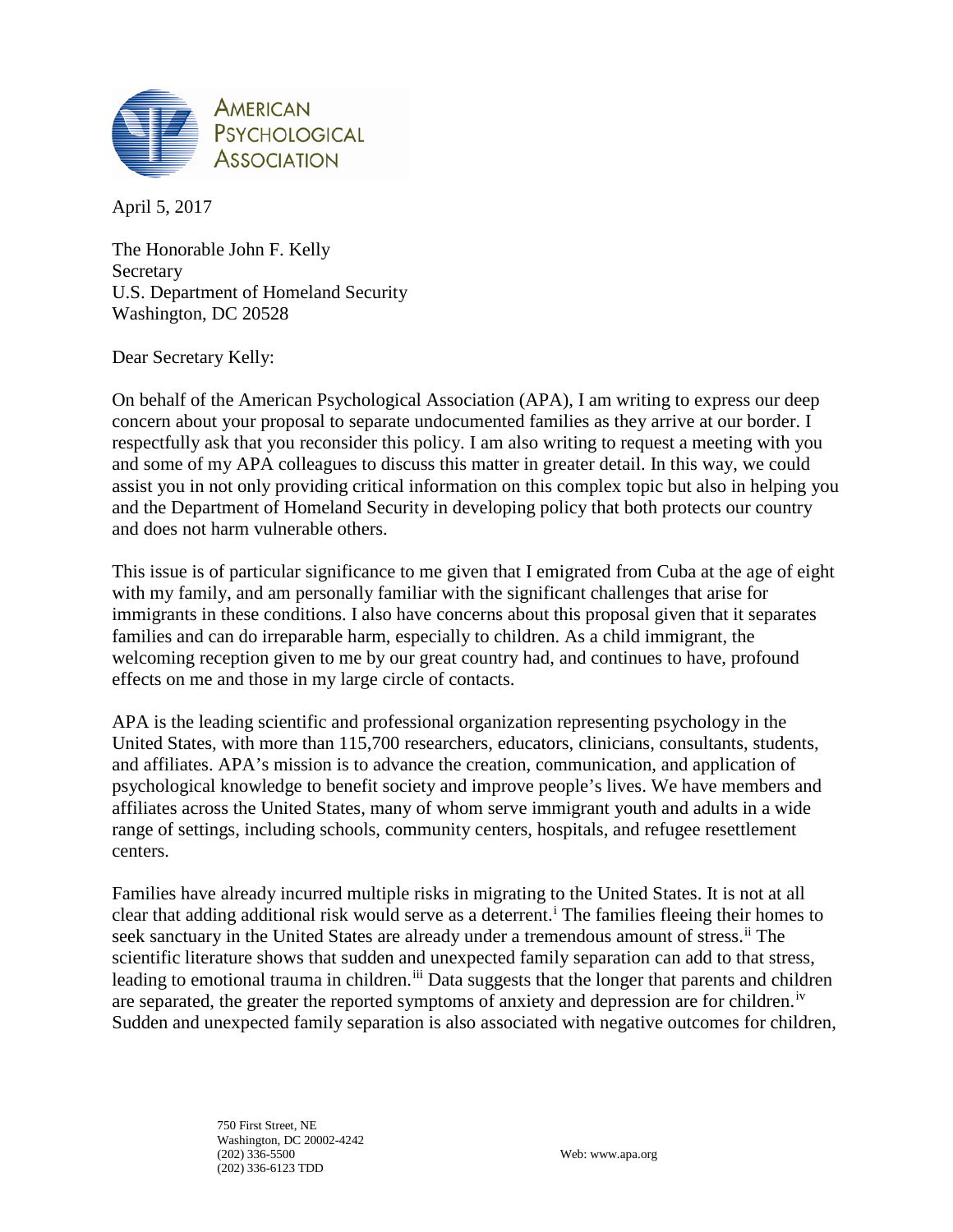including housing instability, food insecurity, interrupted schooling, and behavioral/emotional responses, such as fear, anxiety, aggression, and changes to sleep and appetite. $v$ 

Over the last few years, APA has expressed concerns to congressional leaders, the president, and the general public regarding the stigmatization of migrants and their U.S.-born children, the trauma of family separation, and the negative effects of detention and deportation processes. These effects are compounded by the negative impact of racial profiling and other mental health concerns facing recent migrants.

A policy that would purposely separate parents from their children will lead to damaging results for children and goes against the purpose of the child welfare system to protect children from further psychological harm and neglect.<sup>[vi](#page-2-5)</sup> In addition, family separation through detention and deportation processes is dangerous and impedes safe repatriation and reintegration. As psychologists, we have documented multiple negative impacts of such separations on children's emotional and psychological development and well-being and on families' security and economic well-being. It strips the dignity of an individual and their family. Similarly, there is ample evidence of the value of family integration for the welfare and health of our nation.

More specifically, APA asks you to consider the following policy recommendations:

- prioritize family unity as a primary factor in all charging and detention decisions;
- advocate for the best interests of the child in all processing, custody, removal, and repatriation decisions;
- hire child welfare professionals at the border to supervise the protection of children and families and to be consulted in instances of family separation.

We ask that you seriously reconsider the consequences of your proposal, which would separate children from their parents. As noted earlier, I would welcome a meeting with you to discuss some of these issues in greater detail. You can contact Serena Dávila [\(sdavila@apa.org](mailto:sdavila@apa.org) or 202- 336-6061) in APA's Public Interest Government Relations Office for more information and to coordinate this meeting.

Thank you for your attention to our concerns and for all that you do to preserve our nation's security.

Sincerely,

 $\overline{a}$ 

antini S. Puente

Antonio E. Puente, PhD President

<sup>i</sup> Slack, J., Martinez. D.E., Whiteford, S., & Peiffer, E. (2013). In the Shadow of the Wall: Family Separation, Immigration Enforcement and Security. *The Center for Latin American Studies, University of Arizona,*  SSRN:https://ssrn.com/abstract=2633204*.*